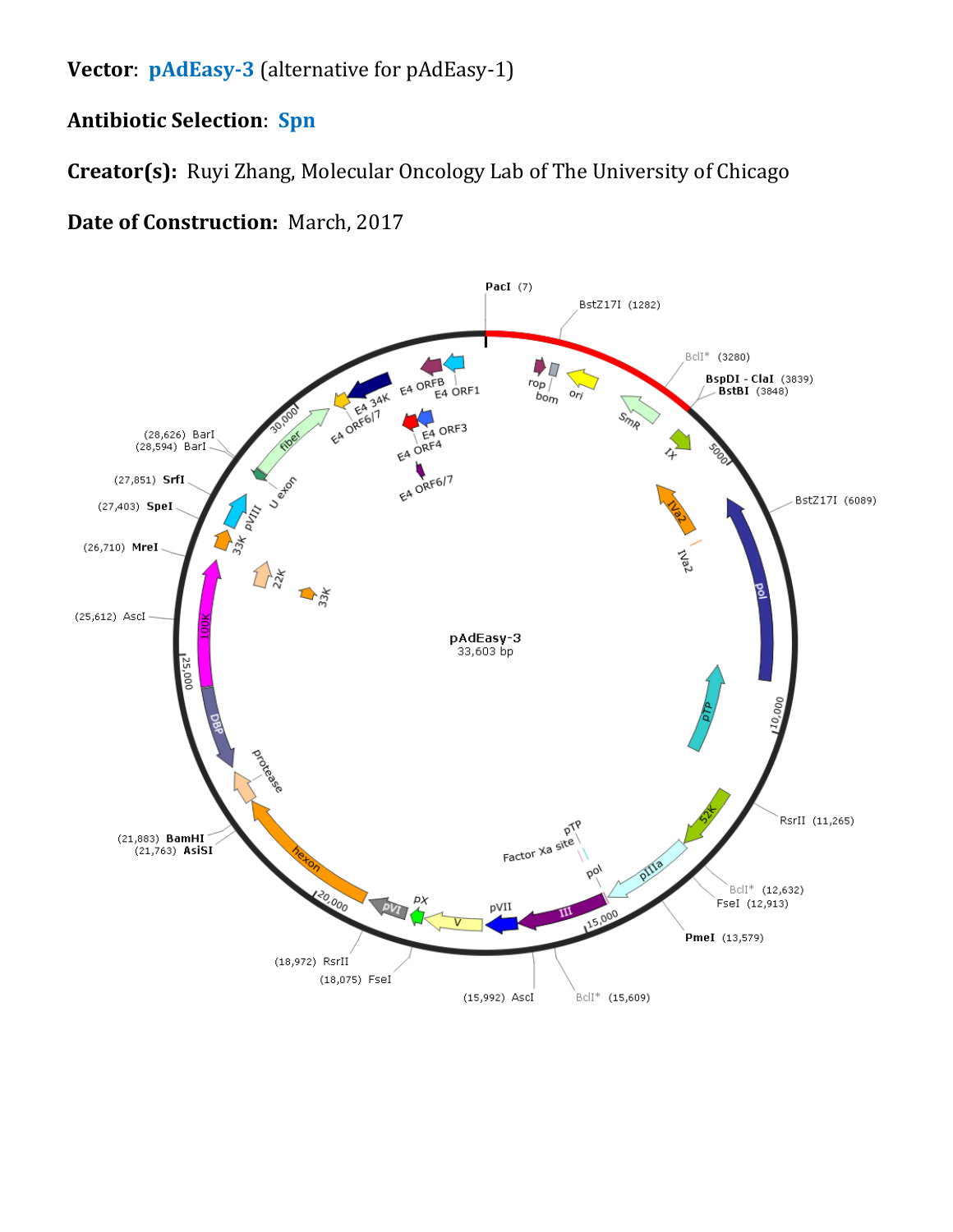## **pAdEasy-3 Full-length Sequence**

NNTTAATtaaCGACGCGAGGCTGGATGGCCTTCCCCATTATGATTCTTCTCGCTTCCGGCGGCATCGGGATGCCCGCGTT GCAGGCCATGCTGTCCAGGCAGGTAGATGACGACCATCAGGGACAGCTTCAAGGATCGCTCGCGGCTCTTACCAGCCTAA CTTCGATCATTGGACCGCTGATCGTCACGGCGATTTATGCCGCCTCGGCGAGCACATGGAACGGGTTGGCATGGATTGTA GGCGCCGCCCTATACCTTGTCTGCCTCCCCGCGTTGCGTCGCGGTGCATGGAGCCGGGCCACCTCGACCTGAATGGAAGC CGGCGGCACCTCGCTAACGGATTCACCACTCCAAGAATTGGAGCCAATCAATTCTTGCGGAGAACTGTGAATGCGCAAAC CAACCCTTGGCAGAACATATCCATCGCGTCCGCCATCTCCAGCAGCCGCACGCGGCGCATCTCGGGCAGCGTTGGGTCCT GGCCACGGGTGCGCATGATCGTGCTCCTGTCGTTGAGGACCCGGCTAGGCTGGCGGGGTTGCCTTACTGGTTAGCAGAAT GAATCACCGATACGCGAGCGAACGTGAAGCGACTGCTGCTGCAAAACGTCTGCGACCTGAGCAACAACATGAATGGTCTT CGGTTTCCGTGTTTCGTAAAGTCTGGAAACGCGGAAGTCAGCGCCCTGCACCATTATGTTCCGGATCTGCATCGCAGGAT GCTGCTGGCTACCCTGTGGAACACCTACATCTGTATTAACGAAGCGCTGGCATTGACCCTGAGTGATTTTTCTCTGGTCC CGCCGCATCCATACCGCCAGTTGTTTACCCTCACAACGTTCCAGTAACCGGGCATGTTCATCATCAGTAACCCGTATCGT GAGCATCCTCTCTCGTTTCATCGGTATCATTACCCCCATGAACAGAAATCCCCCTTACACGGAGGCATCAGTGACCAAAC AGGAAAAAACCGCCCTTAACATGGCCCGCTTTATCAGAAGCCAGACATTAACGCTTCTGGAGAAACTCAACGAGCTGGAC GCGGATGAACAGGCAGACATCTGTGAATCGCTTCACGACCACGCTGATGAGCTTTACCGCAGCTGCCTCGCGCGTTTCGG TGATGACGGTGAAAACCTCTGACACATGCAGCTCCCGGAGACGGTCACAGCTTGTCTGTAAGCGGATGCCGGGAGCAGAC AAGCCCGTCAGGGCGCGTCAGCGGGTGTTGGCGGGTGTCGGGGCGCAGCCATGACCCAGTCACGTAGCGATAGCGGAGTG TATACTGGCTTAACTATGCGGCATCAGAGCAGATTGTACTGAGAGTGCACCATATGCGGTGTGAAATACCGCACAGATGC GTAAGGAGAAAATACCGCATCAGGCGCTCTTCCGCTTCCTCGCTCACTGACTCGCTGCGCTCGGTCGTTCGGCTGCGGCG AGCGGTATCAGCTCACTCAAAGGCGGTAATACGGTTATCCACAGAATCAGGGGATAACGCAGGAAAGAACATGTGAGCAA AAGGCCAGCAAAAGGCCAGGAACCGTAAAAAGGCCGCGTTGCTGGCGTTTTTCCATAGGCTCCGCCCCCCTGACGAGCAT CACAAAAATCGACGCTCAAGTCAGAGGTGGCGAAACCCGACAGGACTATAAAGATACCAGGCGTTTCCCCCTGGAAGCTC CCTCGTGCGCTCTCCTGTTCCGACCCTGCCGCTTACCGGATACCTGTCCGCCTTTCTCCCTTCGGGAAGCGTGGCGCTTT CTCATAGCTCACGCTGTAGGTATCTCAGTTCGGTGTAGGTCGTTCGCTCCAAGCTGGGCTGTGTGCACGAACCCCCCGTT CAGCCCGACCGCTGCGCCTTATCCGGTAACTATCGTCTTGAGTCCAACCCGGTAAGACACGACTTATCGCCACTGGCAGC AGCCACTGGTAACAGGATTAGCAGAGCGAGGTATGTAGGCGGTGCTACAGAGTTCTTGAAGTGGTGGCCTAACTACGGCT ACACTAGAAGGACAGTATTTGGTATCTGCGCTCTGCTGAAGCCAGTTACCTTCGGAAAAAGAGTTGGTAGCTCTTGATCC GGCAAACAAACCACCGCTGGTAGCGGTGGTTTTTTTGTTTGCAAGCAGCAGATTACGCGCAGAAAAAAAGGATCTCAAGA AGATCCTTTGATCTTTTCTACGGGGTCTGACGCTCAGTGGAACGAAAACTCACGTTAAGGGATTTTGGTCATGAGATTAT CAAAAAGGATCTTCACCTAGATCCTTTTAAATTAAAAATGAAGTTTTAAATCAATCTAAAGTATATATGAGTAAACTTGG TCTGACAGTTACCAATGCTTAATCAGTGAGGCACCTATCTCAGCGATCTGTCTATTTCGTTCATCCATAGTTGCCTGACT CCCCGTCGTGTAGATAACTACGATACGGGAGGGCTTACCATCTGGCCCCAGTGCTGCAATGATACCGCGAGACCCACGCT CACCGGCTCCAGATTTATCAGCAATAAACCAGCCAGCCGGAAGGGCCGAGCGCAGAAGTGGTCCTGCAACTTTATCCGCC TCCATCCAGTCTATTAATTGTTGCCGGGAAGCTAGAGTAAGTAGTTCGCCAGTTAATAGTTTGCGCAACGTTGTTGCCAT TGCTGCAGTAACTCACGTTAAGGGATTTTGGTCATGGGTGGCTCGAGGGTTATTTGCCGACTACCTTGGTGATCTCGCCT TTCACGTAGTGGACAAATTCTTCCAACTGATCTGCGCGCGAGGCCAAGCGATCTTCTTCTTGTCCAAGATAAGCCTGTCT AGCTTCAAGTATGACGGGCTGATACTGGGCCGGCAGGCGCTCCATTGCCCAGTCGGCAGCGACATCCTTCGGCGCGATTT TGCCGGTTACTGCGCTGTACCAAATGCGGGACAACGTAAGCACTACATTTCGCTCATCGCCAGCCCAGTCGGGCGGCGAG TTCCATAGCGTTAAGGTTTCATTTAGCGCCTCAAATAGATCCTGTTCAGGAACCGGATCAAAGAGTTCCTCCGCCGCTGG ACCTACCAAGGCAACGCTATGTTCTCTTGCTTTTGTCAGCAAGATAGCCAGATCAATGTCGATCGTGGCTGGCTCGAAGA TACCTGCAAGAATGTCATTGCGCTGCCATTCTCCAAATTGCAGTTCGCGCTTAGCTGGATAACGCCACGGAATGATGTCG TCGTGCACAACAATGGTGACTTCTACAGCGCGGAGAATCTCGCTCTCTCCAGGGGAAGCCGAAGTTTCCAAAAGGTCGTT GATCAAAGCTCGCCGCGTTGTTTCATCAAGCCTTACGGTCACCGTAACCAGCAAATCAATATCACTGTGTGGCTTCAGGC CGCCATCCACTGCGGAGCCGTACAAATGTACGGCCAGCAACGTCGGTTCGAGATGGCGCTCGATGACGCCAACTACCTCT GATAGTTGAGTCGATACTTCGGCGATCACCGCTTCCCTCATAATGTTTAACTTTGTTTTAGGGCGACTGCCCTGCTGCGT AACATCGTTGCTGCTCCATAACATCAAACATCGACCCACGGCGTAACGCGCTTGCTGCTTGGATGCCCGAGGCATAGACT GTACCCCAAAAAAACAGTCATAACAAGCCATGAAAACCGCCACTGCGCCGTTACCACCGCTGCGTTCGGTCAAGGTTCTG GACCAGTTGCGTGAGCGCATACGCTACTTGCATTACAGCTTACGAACCGAACAGGCTTATGTCCACTGGGTTCGTGCCTT CATCCGTTTCCACGGTGTGCGTCACCCGGCAACCTTGGGTAGCAGCGAAGTCGAGGCATTTCTGTCCTGGCTGGTACatc gatatattCGAANNNCTTAAGGGTGGGAAAGAATATATAAGGTGGGGGTCTTATGTAGTTTTGTATCTGTTTTGCAGCAG CCGCCGCCGCCATGAGCACCAACTCGTTTGATGGAAGCATTGTGAGCTCATATTTGACAACGCGCATGCCCCCATGGGCC GGGGTGCGTCAGAATGTGATGGGCTCCAGCATTGATGGTCGCCCCGTCCTGCCCGCAAACTCTACTACCTTGACCTACGA GACCGTGTCTGGAACGCCGTTGGAGACTGCAGCCTCCGCCGCCGCTTCAGCCGCTGCAGCCACCGCCCGCGGGATTGTGA CTGACTTTGCTTTCCTGAGCCCGCTTGCAAGCAGTGCAGCTTCCCGTTCATCCGCCCGCGATGACAAGTTGACGGCTCTT TTGGCACAATTGGATTCTTTGACCCGGGAACTTAATGTCGTTTCTCAGCAGCTGTTGGATCTGCGCCAGCAGGTTTCTGC CCTGAAGGCTTCCTCCCCTCCCAATGCGGTTTAAAACATAAATAAAAAACCAGACTCTGTTTGGATTTGGATCAAGCAAG TGTCTTGCTGTCTTTATTTAGGGGTTTTGCGCGCGCGGTAGGCCCGGGACCAGCGGTCTCGGTCGTTGAGGGTCCTGTGT ATTTTTTCCAGGACGTGGTAAAGGTGACTCTGGATGTTCAGATACATGGGCATAAGCCCGTCTCTGGGGTGGAGGTAGCA CCACTGCAGAGCTTCATGCTGCGGGGTGGTGTTGTAGATGATCCAGTCGTAGCAGGAGCGCTGGGCGTGGTGCCTAAAAA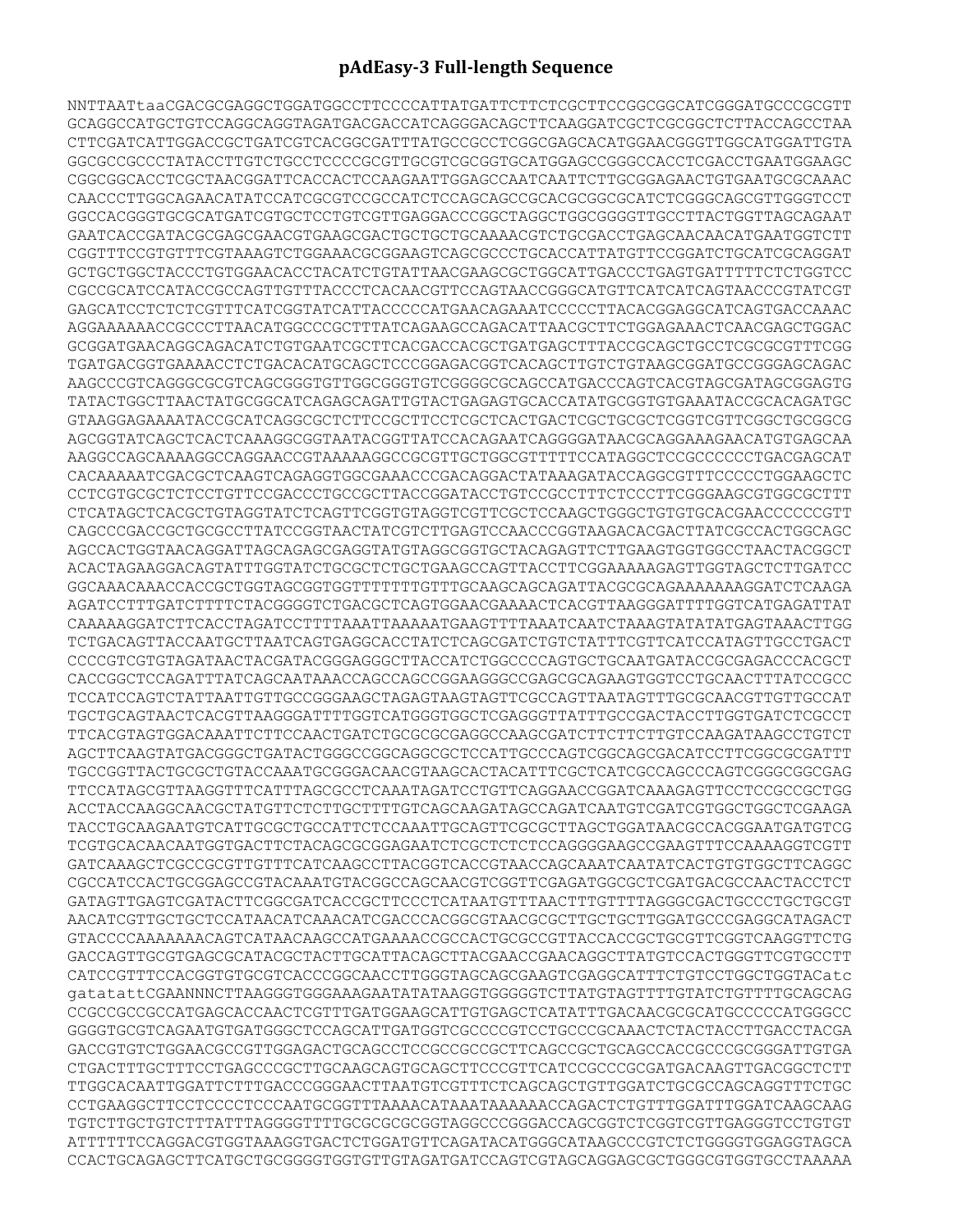TGTCTTTCAGTAGCAAGCTGATTGCCAGGGGCAGGCCCTTGGTGTAAGTGTTTACAAAGCGGTTAAGCTGGGATGGGTGC ATACGTGGGGATATGAGATGCATCTTGGACTGTATTTTTAGGTTGGCTATGTTCCCAGCCATATCCCTCCGGGGATTCAT GTTGTGCAGAACCACCAGCACAGTGTATCCGGTGCACTTGGGAAATTTGTCATGTAGCTTAGAAGGAAATGCGTGGAAGA ACTTGGAGACGCCCTTGTGACCTCCAAGATTTTCCATGCATTCGTCCATAATGATGGCAATGGGCCCACGGGCGGCGGCC TGGGCGAAGATATTTCTGGGATCACTAACGTCATAGTTGTGTTCCAGGATGAGATCGTCATAGGCCATTTTTACAAAGCG CGGGCGGAGGGTGCCAGACTGCGGTATAATGGTTCCATCCGGCCCAGGGGCGTAGTTACCCTCACAGATTTGCATTTCCC ACGCTTTGAGTTCAGATGGGGGGATCATGTCTACCTGCGGGGCGATGAAGAAAACGGTTTCCGGGGTAGGGGAGATCAGC TGGGAAGAAAGCAGGTTCCTGAGCAGCTGCGACTTACCGCAGCCGGTGGGCCCGTAAATCACACCTATTACCGGGTGCAA CTGGTAGTTAAGAGAGCTGCAGCTGCCGTCATCCCTGAGCAGGGGGGCCACTTCGTTAAGCATGTCCCTGACTCGCATGT TTTCCCTGACCAAATCCGCCAGAAGGCGCTCGCCGCCCAGCGATAGCAGTTCTTGCAAGGAAGCAAAGTTTTTCAACGGT TTGAGACCGTCCGCCGTAGGCATGCTTTTGAGCGTTTGACCAAGCAGTTCCAGGCGGTCCCACAGCTCGGTCACCTGCTC TACGGCATCTCGATCCAGCATATCTCCTCGTTTCGCGGGTTGGGGCGGCTTTCGCTGTACGGCAGTAGTCGGTGCTCGTC CAGACGGGCCAGGGTCATGTCTTTCCACGGGCGCAGGGTCCTCGTCAGCGTAGTCTGGGTCACGGTGAAGGGGTGCGCTC CGGGCTGCGCGCTGGCCAGGGTGCGCTTGAGGCTGGTCCTGCTGGTGCTGAAGCGCTGCCGGTCTTCGCCCTGCGCGTCG GCCAGGTAGCATTTGACCATGGTGTCATAGTCCAGCCCCTCCGCGGCGTGGCCCTTGGCGCGCAGCTTGCCCTTGGAGGA GGCGCCGCACGAGGGGCAGTGCAGACTTTTGAGGGCGTAGAGCTTGGGCGCGAGAAATACCGATTCCGGGGAGTAGGCAT CCGCGCCGCAGGCCCCGCAGACGGTCTCGCATTCCACGAGCCAGGTGAGCTCTGGCCGTTCGGGGTCAAAAACCAGGTTT CCCCCATGCTTTTTGATGCGTTTCTTACCTCTGGTTTCCATGAGCCGGTGTCCACGCTCGGTGACGAAAAGGCTGTCCGT GTCCCCGTATACAGACTTGAGAGGCCTGTCCTCGAGCGGTGTTCCGCGGTCCTCCTCGTATAGAAACTCGGACCACTCTG AGACAAAGGCTCGCGTCCAGGCCAGCACGAAGGAGGCTAAGTGGGAGGGGTAGCGGTCGTTGTCCACTAGGGGGTCCACT CGCTCCAGGGTGTGAAGACACATGTCGCCCTCTTCGGCATCAAGGAAGGTGATTGGTTTGTAGGTGTAGGCCACGTGACC GGGTGTTCCTGAAGGGGGGCTATAAAAGGGGGTGGGGGCGCGTTCGTCCTCACTCTCTTCCGCATCGCTGTCTGCGAGGG CCAGCTGTTGGGGTGAGTACTCCCTCTGAAAAGCGGGCATGACTTCTGCGCTAAGATTGTCAGTTTCCAAAAACGAGGAG GATTTGATATTCACCTGGCCCGCGGTGATGCCTTTGAGGGTGGCCGCATCCATCTGGTCAGAAAAGACAATCTTTTTGTT GTCAAGCTTGGTGGCAAACGACCCGTAGAGGGCGTTGGACAGCAACTTGGCGATGGAGCGCAGGGTTTGGTTTTTGTCGC GATCGGCGCGCTCCTTGGCCGCGATGTTTAGCTGCACGTATTCGCGCGCAACGCACCGCCATTCGGGAAAGACGGTGGTG CGCTCGTCGGGCACCAGGTGCACGCGCCAACCGCGGTTGTGCAGGGTGACAAGGTCAACGCTGGTGGCTACCTCTCCGCG TAGGCGCTCGTTGGTCCAGCAGAGGCGGCCGCCCTTGCGCGAGCAGAATGGCGGTAGGGGGTCTAGCTGCGTCTCGTCCG GGGGGTCTGCGTCCACGGTAAAGACCCCGGGCAGCAGGCGCGCGTCGAAGTAGTCTATCTTGCATCCTTGCAAGTCTAGC GCCTGCTGCCATGCGCGGGCGGCAAGCGCGCGCTCGTATGGGTTGAGTGGGGGACCCCATGGCATGGGGTGGGTGAGCGC GGAGGCGTACATGCCGCAAATGTCGTAAACGTAGAGGGGCTCTCTGAGTATTCCAAGATATGTAGGGTAGCATCTTCCAC CGCGGATGCTGGCGCGCACGTAATCGTATAGTTCGTGCGAGGGAGCGAGGAGGTCGGGACCGAGGTTGCTACGGGCGGGC TGCTCTGCTCGGAAGACTATCTGCCTGAAGATGGCATGTGAGTTGGATGATATGGTTGGACGCTGGAAGACGTTGAAGCT GGCGTCTGTGAGACCTACCGCGTCACGCACGAAGGAGGCGTAGGAGTCGCGCAGCTTGTTGACCAGCTCGGCGGTGACCT GCACGTCTAGGGCGCAGTAGTCCAGGGTTTCCTTGATGATGTCATACTTATCCTGTCCCTTTTTTTTCCACAGCTCGCGG TTGAGGACAAACTCTTCGCGGTCTTTCCAGTACTCTTGGATCGGAAACCCGTCGGCCTCCGAACGGTAAGAGCCTAGCAT GTAGAACTGGTTGACGGCCTGGTAGGCGCAGCATCCCTTTTCTACGGGTAGCGCGTATGCCTGCGCGGCCTTCCGGAGCG AGGTGTGGGTGAGCGCAAAGGTGTCCCTGACCATGACTTTGAGGTACTGGTATTTGAAGTCAGTGTCGTCGCATCCGCCC TGCTCCCAGAGCAAAAAGTCCGTGCGCTTTTTGGAACGCGGATTTGGCAGGGCGAAGGTGACATCGTTGAAGAGTATCTT TCCCGCGCGAGGCATAAAGTTGCGTGTGATGCGGAAGGGTCCCGGCACCTCGGAACGGTTGTTAATTACCTGGGCGGCGA GCACGATCTCGTCAAAGCCGTTGATGTTGTGGCCCACAATGTAAAGTTCCAAGAAGCGCGGGATGCCCTTGATGGAAGGC AATTTTTTAAGTTCCTCGTAGGTGAGCTCTTCAGGGGAGCTGAGCCCGTGCTCTGAAAGGGCCCAGTCTGCAAGATGAGG GTTGGAAGCGACGAATGAGCTCCACAGGTCACGGGCCATTAGCATTTGCAGGTGGTCGCGAAAGGTCCTAAACTGGCGAC CTATGGCCATTTTTTCTGGGGTGATGCAGTAGAAGGTAAGCGGGTCTTGTTCCCAGCGGTCCCATCCAAGGTTCGCGGCT AGGTCTCGCGCGGCAGTCACTAGAGGCTCATCTCCGCCGAACTTCATGACCAGCATGAAGGGCACGAGCTGCTTCCCAAA GGCCCCCATCCAAGTATAGGTCTCTACATCGTAGGTGACAAAGAGACGCTCGGTGCGAGGATGCGAGCCGATCGGGAAGA ACTGGATCTCCCGCCACCAATTGGAGGAGTGGCTATTGATGTGGTGAAAGTAGAAGTCCCTGCGACGGGCCGAACACTCG TGCTGGCTTTTGTAAAAACGTGCGCAGTACTGGCAGCGGTGCACGGGCTGTACATCCTGCACGAGGTTGACCTGACGACC GCGCACAAGGAAGCAGAGTGGGAATTTGAGCCCCTCGCCTGGCGGGTTTGGCTGGTGGTCTTCTACTTCGGCTGCTTGTC CTTGACCGTCTGGCTGCTCGAGGGGAGTTACGGTGGATCGGACCACCACGCCGCGCGAGCCCAAAGTCCAGATGTCCGCG CGCGGCGGTCGGAGCTTGATGACAACATCGCGCAGATGGGAGCTGTCCATGGTCTGGAGCTCCCGCGGCGTCAGGTCAGG CGGGAGCTCCTGCAGGTTTACCTCGCATAGACGGGTCAGGGCGCGGGCTAGATCCAGGTGATACCTAATTTCCAGGGGCT GGTTGGTGGCGGCGTCGATGGCTTGCAAGAGGCCGCATCCCCGCGGCGCGACTACGGTACCGCGCGGCGGGCGGTGGGCC GCGGGGGTGTCCTTGGATGATGCATCTAAAAGCGGTGACGCGGGCGAGCCCCCGGAGGTAGGGGGGGCTCCGGACCCGCC GGGAGAGGGGGCAGGGGCACGTCGGCGCCGCGCGCGGGCAGGAGCTGGTGCTGCGCGCGTAGGTTGCTGGCGAACGCGAC GACGCGGCGGTTGATCTCCTGAATCTGGCGCCTCTGCGTGAAGACGACGGGCCCGGTGAGCTTGAGCCTGAAAGAGAGTT CGACAGAATCAATTTCGGTGTCGTTGACGGCGGCCTGGCGCAAAATCTCCTGCACGTCTCCTGAGTTGTCTTGATAGGCG ATCTCGGCCATGAACTGCTCGATCTCTTCCTCCTGGAGATCTCCGCGTCCGGCTCGCTCCACGGTGGCGGCGAGGTCGTT GGAAATGCGGGCCATGAGCTGCGAGAAGGCGTTGAGGCCTCCCTCGTTCCAGACGCGGCTGTAGACCACGCCCCCTTCGG CATCGCGGGCGCGCATGACCACCTGCGCGAGATTGAGCTCCACGTGCCGGGCGAAGACGGCGTAGTTTCGCAGGCGCTGA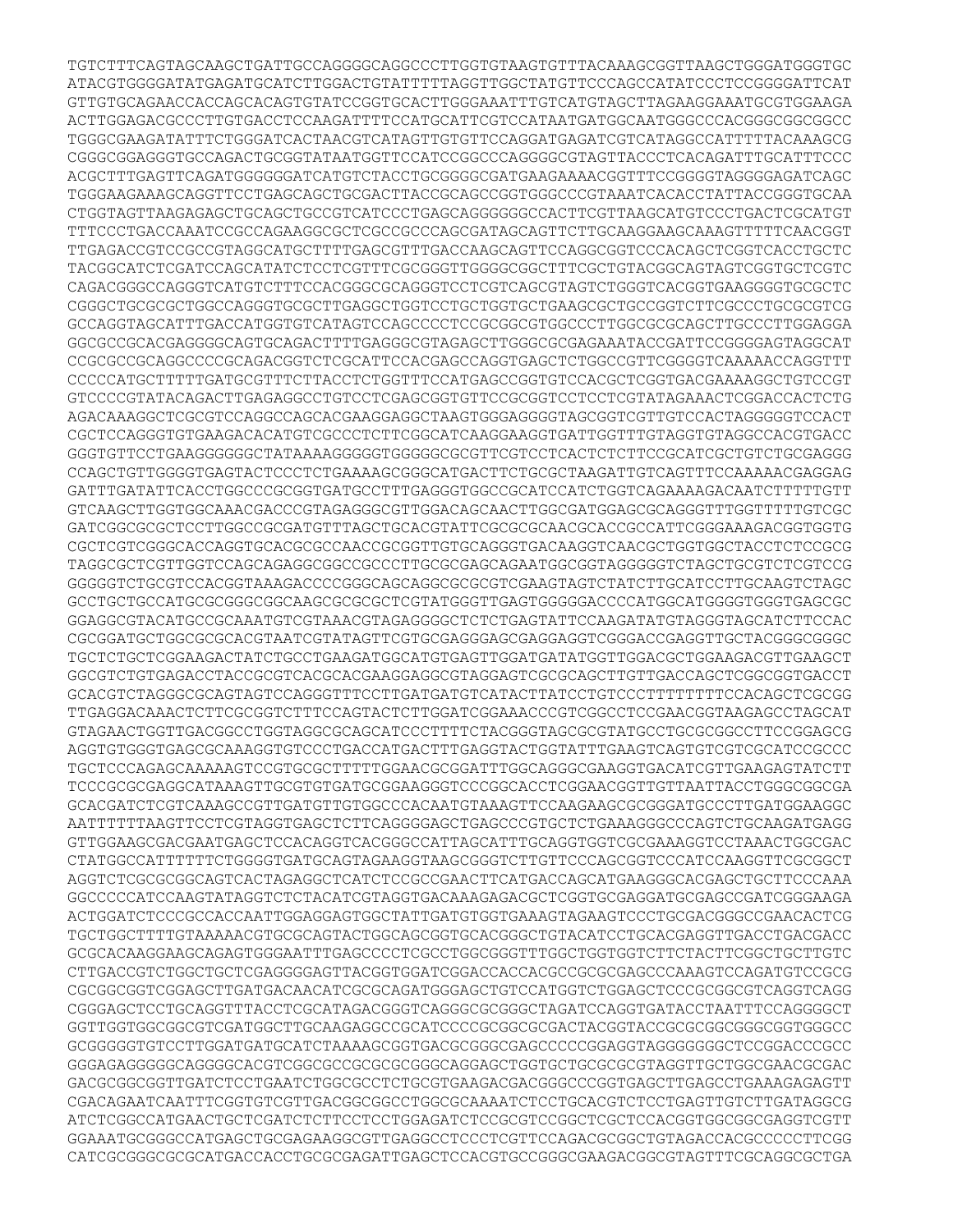AAGAGGTAGTTGAGGGTGGTGGCGGTGTGTTCTGCCACGAAGAAGTACATAACCCAGCGTCGCAACGTGGATTCGTTGAT ATCCCCCAAGGCCTCAAGGCGCTCCATGGCCTCGTAGAAGTCCACGGCGAAGTTGAAAAACTGGGAGTTGCGCGCCGACA CGGTTAACTCCTCCTCCAGAAGACGGATGAGCTCGGCGACAGTGTCGCGCACCTCGCGCTCAAAGGCTACAGGGGCCTCT TCTTCTTCTTCAATCTCCTCTTCCATAAGGGCCTCCCCTTCTTCTTCTTCTGGCGGCGGTGGGGGAGGGGGGACACGGCG GCGACGACGGCGCACCGGGAGGCGGTCGACAAAGCGCTCGATCATCTCCCCGCGGCGACGGCGCATGGTCTCGGTGACGG CGCGGCCGTTCTCGCGGGGGCGCAGTTGGAAGACGCCGCCCGTCATGTCCCGGTTATGGGTTGGCGGGGGGCTGCCATGC GGCAGGGATACGGCGCTAACGATGCATCTCAACAATTGTTGTGTAGGTACTCCGCCGCCGAGGGACCTGAGCGAGTCCGC ATCGACCGGATCGGAAAACCTCTCGAGAAAGGCGTCTAACCAGTCACAGTCGCAAGGTAGGCTGAGCACCGTGGCGGGCG GCAGCGGGCGGCGGTCGGGGTTGTTTCTGGCGGAGGTGCTGCTGATGATGTAATTAAAGTAGGCGGTCTTGAGACGGCGG ATGGTCGACAGAAGCACCATGTCCTTGGGTCCGGCCTGCTGAATGCGCAGGCGGTCGGCCATGCCCCAGGCTTCGTTTTG ACATCGGCGCAGGTCTTTGTAGTAGTCTTGCATGAGCCTTTCTACCGGCACTTCTTCTTCTCCTTCCTCTTGTCCTGCAT CTCTTGCATCTATCGCTGCGGCGGCGGCGGAGTTTGGCCGTAGGTGGCGCCCTCTTCCTCCCATGCGTGTGACCCCGAAG CCCCTCATCGGCTGAAGCAGGGCTAGGTCGGCGACAACGCGCTCGGCTAATATGGCCTGCTGCACCTGCGTGAGGGTAGA CTGGAAGTCATCCATGTCCACAAAGCGGTGGTATGCGCCCGTGTTGATGGTGTAAGTGCAGTTGGCCATAACGGACCAGT TAACGGTCTGGTGACCCGGCTGCGAGAGCTCGGTGTACCTGAGACGCGAGTAAGCCCTCGAGTCAAATACGTAGTCGTTG CAAGTCCGCACCAGGTACTGGTATCCCACCAAAAAGTGCGGCGGCGGCTGGCGGTAGAGGGGCCAGCGTAGGGTGGCCGG GGCTCCGGGGGCGAGATCTTCCAACATAAGGCGATGATATCCGTAGATGTACCTGGACATCCAGGTGATGCCGGCGGCGG TGGTGGAGGCGCGCGGAAAGTCGCGGACGCGGTTCCAGATGTTGCGCAGCGGCAAAAAGTGCTCCATGGTCGGGACGCTC TGGCCGGTCAGGCGCGCGCAATCGTTGACGCTCTACCGTGCAAAAGGAGAGCCTGTAAGCGGGCACTCTTCCGTGGTCTG GTGGATAAATTCGCAAGGGTATCATGGCGGACGACCGGGGTTCGAGCCCCGTATCCGGCCGTCCGCCGTGATCCATGCGG TTACCGCCCGCGTGTCGAACCCAGGTGTGCGACGTCAGACAACGGGGGAGTGCTCCTTTTGGCTTCCTTCCAGGCGCGGC GGCTGCTGCGCTAGCTTTTTTGGCCACTGGCCGCGCGCAGCGTAAGCGGTTAGGCTGGAAAGCGAAAGCATTAAGTGGCT CGCTCCCTGTAGCCGGAGGGTTATTTTCCAAGGGTTGAGTCGCGGGACCCCCGGTTCGAGTCTCGGACCGGCCGGACTGC GGCGAACGGGGGTTTGCCTCCCCGTCATGCAAGACCCCGCTTGCAAATTCCTCCGGAAACAGGGACGAGCCCCTTTTTTG CTTTTCCCAGATGCATCCGGTGCTGCGGCAGATGCGCCCCCCTCCTCAGCAGCGGCAAGAGCAAGAGCAGCGGCAGACAT GCAGGGCACCCTCCCCTCCTCCTACCGCGTCAGGAGGGGCGACATCCGCGGTTGACGCGGCAGCAGATGGTGATTACGAA CCCCCGCGGCGCCGGGCCCGGCACTACCTGGACTTGGAGGAGGGCGAGGGCCTGGCGCGGCTAGGAGCGCCCTCTCCTGA GCGGTACCCAAGGGTGCAGCTGAAGCGTGATACGCGTGAGGCGTACGTGCCGCGGCAGAACCTGTTTCGCGACCGCGAGG GAGAGGAGCCCGAGGAGATGCGGGATCGAAAGTTCCACGCAGGGCGCGAGCTGCGGCATGGCCTGAATCGCGAGCGGTTG CTGCGCGAGGAGGACTTTGAGCCCGACGCGCGAACCGGGATTAGTCCCGCGCGCGCACACGTGGCGGCCGCCGACCTGGT AACCGCATACGAGCAGACGGTGAACCAGGAGATTAACTTTCAAAAAAGCTTTAACAACCACGTGCGTACGCTTGTGGCGC GCGAGGAGGTGGCTATAGGACTGATGCATCTGTGGGACTTTGTAAGCGCGCTGGAGCAAAACCCAAATAGCAAGCCGCTC ATGGCGCAGCTGTTCCTTATAGTGCAGCACAGCAGGGACAACGAGGCATTCAGGGATGCGCTGCTAAACATAGTAGAGCC CGAGGGCCGCTGGCTGCTCGATTTGATAAACATCCTGCAGAGCATAGTGGTGCAGGAGCGCAGCTTGAGCCTGGCTGACA AGGTGGCCGCCATCAACTATTCCATGCTTAGCCTGGGCAAGTTTTACGCCCGCAAGATATACCATACCCCTTACGTTCCC ATAGACAAGGAGGTAAAGATCGAGGGGTTCTACATGCGCATGGCGCTGAAGGTGCTTACCTTGAGCGACGACCTGGGCGT TTATCGCAACGAGCGCATCCACAAGGCCGTGAGCGTGAGCCGGCGGCGCGAGCTCAGCGACCGCGAGCTGATGCACAGCC TGCAAAGGGCCCTGGCTGGCACGGGCAGCGGCGATAGAGAGGCCGAGTCCTACTTTGACGCGGGCGCTGACCTGCGCTGG GCCCCAAGCCGACGCGCCCTGGAGGCAGCTGGGGCCGGACCTGGGCTGGCGGTGGCACCCGCGCGCGCTGGCAACGTCGG CGGCGTGGAGGAATATGACGAGGACGATGAGTACGAGCCAGAGGACGGCGAGTACTAAGCGGTGATGTTTCTGATCAGAT GATGCAAGACGCAACGGACCCGGCGGTGCGGGCGGCGCTGCAGAGCCAGCCGTCCGGCCTTAACTCCACGGACGACTGGC GCCAGGTCATGGACCGCATCATGTCGCTGACTGCGCGCAATCCTGACGCGTTCCGGCAGCAGCCGCAGGCCAACCGGCTC TCCGCAATTCTGGAAGCGGTGGTCCCGGCGCGCGCAAACCCCACGCACGAGAAGGTGCTGGCGATCGTAAACGCGCTGGC CGAAAACAGGGCCATCCGGCCCGACGAGGCCGGCCTGGTCTACGACGCGCTGCTTCAGCGCGTGGCTCGTTACAACAGCG GCAACGTGCAGACCAACCTGGACCGGCTGGTGGGGGATGTGCGCGAGGCCGTGGCGCAGCGTGAGCGCGCGCAGCAGCAG GGCAACCTGGGCTCCATGGTTGCACTAAACGCCTTCCTGAGTACACAGCCCGCCAACGTGCCGCGGGGACAGGAGGACTA CACCAACTTTGTGAGCGCACTGCGGCTAATGGTGACTGAGACACCGCAAAGTGAGGTGTACCAGTCTGGGCCAGACTATT TTTTCCAGACCAGTAGACAAGGCCTGCAGACCGTAAACCTGAGCCAGGCTTTCAAAAACTTGCAGGGGCTGTGGGGGGTG CGGGCTCCCACAGGCGACCGCGCGACCGTGTCTAGCTTGCTGACGCCCAACTCGCGCCTGTTGCTGCTGATAGCGCC CTTCACGGACAGTGGCAGCGTGTCCCGGGACACATACCTAGGTCACTTGCTGACACTGTACCGCGAGGCCATAGGTCAGG CGCATGTGGACGAGCATACTTTCCAGGAGATTACAAGTGTCAGCCGCGCGCTGGGGCAGGAGGACACGGGCAGCCTGGAG GCAACCCTAAACTACCTGCTGACCAACCGGCGGCAGAAGATCCCCTCGTTGCACAGTTTAAACAGCGAGGAGGAGCGCAT TTTGCGCTACGTGCAGCAGAGCGTGAGCCTTAACCTGATGCGCGACGGGGTAACGCCCAGCGTGGCGCTGGACATGACCG CGCGCAACATGGAACCGGGCATGTATGCCTCAAACCGGCCGTTTATCAACCGCCTAATGGACTACTTGCATCGCGCGGCC GCCGTGAACCCCGAGTATTTCACCAATGCCATCTTGAACCCGCACTGGCTACCGCCCCCTGGTTTCTACACCGGGGGATT CGAGGTGCCCGAGGGTAACGATGGATTCCTCTGGGACGACATAGACGACAGCGTGTTTTCCCCGCAACCGCAGACCCTGC TAGAGTTGCAACAGCGCGAGCAGGCAGAGGCGGCGCTGCGAAAGGAAAGCTTCCGCAGGCCAAGCAGCTTGTCCGATCTA GGCGCTGCGGCCCCGCGGTCAGATGCTAGTAGCCCATTTCCAAGCTTGATAGGGTCTCTTACCAGCACTCGCACCACCCG CCCGCGCCTGCTGGGCGAGGAGGAGTACCTAAACAACTCGCTGCTGCAGCCGCAGCGCGAAAAAAACCTGCCTCCGGCAT TTCCCAACAACGGGATAGAGAGCCTAGTGGACAAGATGAGTAGATGGAAGACGTACGCGCAGGAGCACAGGGACGTGCCA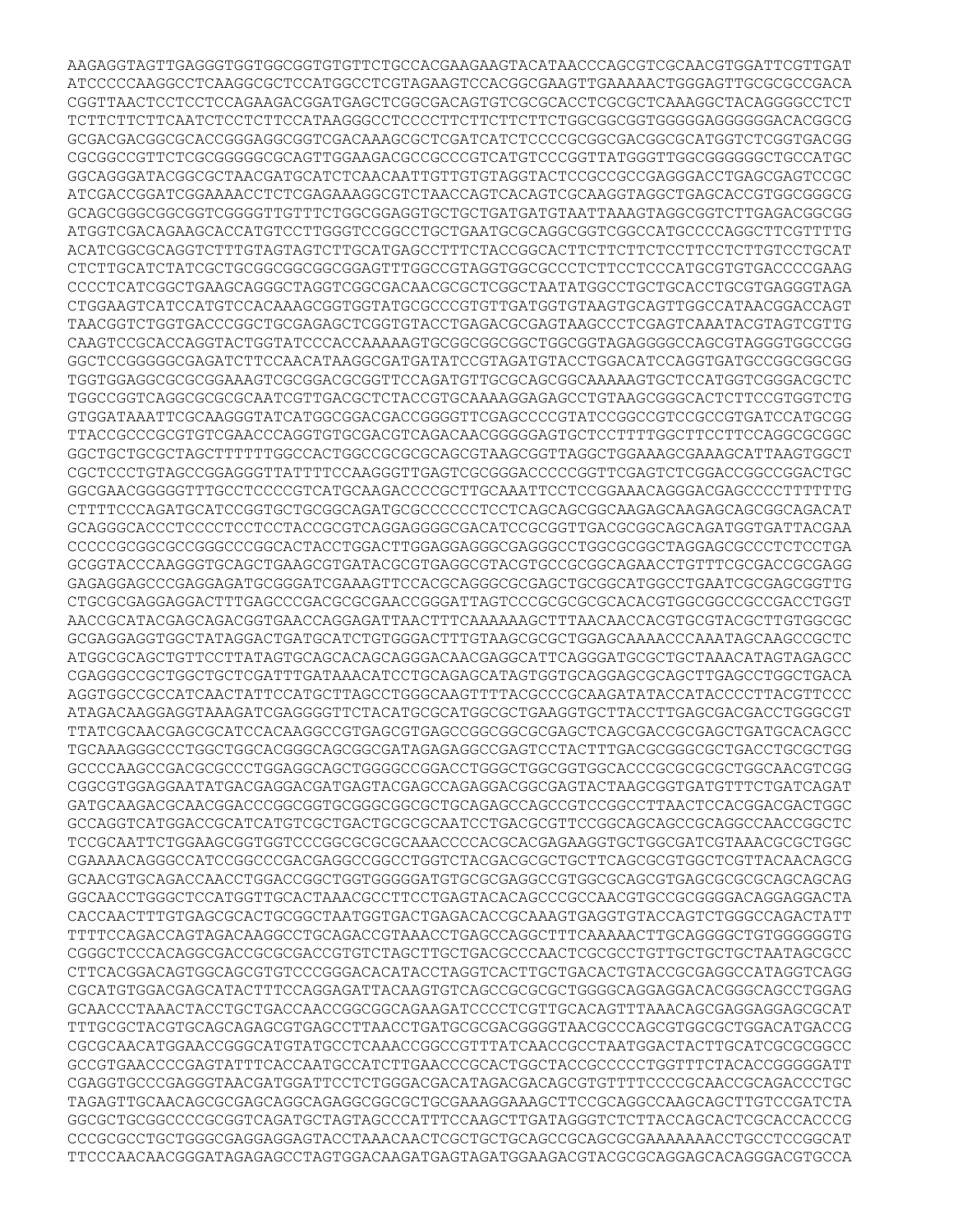GGCCCGCGCCCGCCCACCCGTCGTCAAAGGCACGACCGTCAGCGGGGTCTGGTGTGGGAGGACGATGACTCGGCAGACGA CAGCAGCGTCCTGGATTTGGGAGGGAGTGGCAACCCGTTTGCGCACCTTCGCCCCAGGCTGGGGAGAATGTTTTAAAAAA AAAAAAGCATGATGCAAAATAAAAAACTCACCAAGGCCATGGCACCGAGCGTTGGTTTTCTTGTATTCCCCTTAGTATGC GGCGCGCGGCGATGTATGAGGAAGGTCCTCCTCCCTCCTACGAGAGTGTGGTGAGCGCGGCGCCAGTGGCGGCGGCGCTG GGTTCTCCCTTCGATGCTCCCCTGGACCCGCCGTTTGTGCCTCCGCGGTACCTGCGGCCTACCGGGGGGAGAAACAGCAT CCGTTACTCTGAGTTGGCACCCCTATTCGACACCACCCGTGTGTACCTGGTGGACAACAAGTCAACGGATGTGGCATCCC TGAACTACCAGAACGACCACAGCAACTTTCTGACCACGGTCATTCAAAACAATGACTACAGCCCGGGGGAGGCAAGCACA CAGACCATCAATCTTGACGACCGGTCGCACTGGGGCGGCGACCTGAAAACCATCCTGCATACCAACATGCCAAATGTGAA CGAGTTCATGTTTACCAATAAGTTTAAGGCGCGGGTGATGGTGTCGCGCTTGCCTACTAAGGACAATCAGGTGGAGCTGA AATACGAGTGGGTGGAGTTCACGCTGCCCGAGGGCAACTACTCCGAGACCATGACCATAGACCTTATGAACAACGCGATC GTGGAGCACTACTTGAAAGTGGGCAGACAGAACGGGGTTCTGGAAAGCGACATCGGGGTAAAGTTTGACACCCGCAACTT CAGACTGGGGTTTGACCCCGTCACTGGTCTTGTCATGCCTGGGGTATATACAAACGAAGCCTTCCATCCAGACATCATTT TGCTGCCAGGATGCGGGGTGGACTTCACCCACAGCCGCCTGAGCAACTTGTTGGGCATCCGCAAGCGGCAACCCTTCCAG GAGGGCTTTAGGATCACCTACGATGATCTGGAGGGTGGTAACATTCCCGCACTGTTGGATGTGGACGCCTACCAGGCGAG CTTGAAAGATGACACCGAACAGGGCGGGGGTGGCGCAGGCGGCAGCAACAGCAGTGGCAGCGGCGCGGAAGAGAACTCCA ACGCGGCAGCCGCGGCAATGCAGCCGGTGGAGGACATGAACGATCATGCCATTCGCGGCGACACCTTTGCCACACGGGCT GAGGAGAAGCGCGCTGAGGCCGAAGCAGCGGCCGAAGCTGCCGCCCCCGCTGCGCAACCCGAGGTCGAGAAGCCTCAGAA GAAACCGGTGATCAAACCCCTGACAGAGGACAGCAAGAAACGCAGTTACAACCTAATAAGCAATGACAGCACCTTCACCC AGTACCGCAGCTGGTACCTTGCATACAACTACGGCGACCCTCAGACCGGAATCCGCTCATGGACCCTGCTTTGCACTCCT GACGTAACCTGCGGCTCGGAGCAGGTCTACTGGTCGTTGCCAGACATGATGCAAGACCCCGTGACCTTCCGCTCCACGCG CCAGATCAGCAACTTTCCGGTGGTGGGCGCCGAGCTGTTGCCCGTGCACTCCAAGAGCTTCTACAACGACCAGGCCGTCT ACTCCCAACTCATCCGCCAGTTTACCTCTCTGACCCACGTGTTCAATCGCTTTCCCGAGAACCAGATTTTGGCGCGCCCG CCAGCCCCCACCATCACCACCGTCAGTGAAAACGTTCCTGCTCTCACAGATCACGGGACGCTACCGCTGCGCAACAGCAT CGGAGGAGTCCAGCGAGTGACCATTACTGACGCCAGACGCCGCACCTGCCCCTACGTTTACAAGGCCCTGGGCATAGTCT CGCCGCGCGTCCTATCGAGCCGCACTTTTTGAGCAAGCATGTCCATCCTTATATCGCCCAGCAATAACACAGGCTGGGGC CTGCGCTTCCCAAGCAAGATGTTTGGCGGGGCCAAGAAGCGCTCCGACCAACACCCAGTGCGCGTGCGCGGGCACTACCG CGCGCCCTGGGGCGCGCACAAACGCGGCCGCACTGGGCGCACCACCGTCGATGACGCCATCGACGCGGTGGTGGAGGAGG CGCGCAACTACACGCCCACGCCGCCACCAGTGTCCACAGTGGACGCGGCCATTCAGACCGTGGTGCGCGGAGCCCGGCGC TATGCTAAAATGAAGAGACGGCGGAGGCGCGTAGCACGTCGCCACCGCCGCCGACCCGGCACTGCCGCCCAACGCGCGGC GGCGGCCCTGCTTAACCGCGCACGTCGCACCGGCCGACGGGCGGCCATGCGGGCCGCTCGAAGGCTGGCCGCGGGTATTG TCACTGTGCCCCCCAGGTCCAGGCGACGAGCGGCCGCCGCAGCAGCCGCGGCCATTAGTGCTATGACTCAGGGTCGCAGG GGCAACGTGTATTGGGTGCGCGACTCGGTTAGCGGCCTGCGCGTGCCCGTGCGCACCCGCCCCCCGCGCAACTAGATTGC AAGAAAAAACTACTTAGACTCGTACTGTTGTATGTATCCAGCGGCGGCGGCGCGCAACGAAGCTATGTCCAAGCGCAAAA TCAAAGAAGAGATGCTCCAGGTCATCGCGCCGGAGATCTATGGCCCCCCGAAGAAGGAAGAGCAGGATTACAAGCCCCGA AAGCTAAAGCGGGTCAAAAAGAAAAAGAAAGATGATGATGATGAACTTGACGACGAGGTGGAACTGCTGCACGCTACCGC GCCCAGGCGACGGGTACAGTGGAAAGGTCGACGCGTAAAACGTGTTTTGCGACCCGGCACCACCGTAGTCTTTACGCCCG GTGAGCGCTCCACCCGCACCTACAAGCGCGTGTATGATGAGGTGTACGGCGACGAGGACCTGCTTGAGCAGGCCAACGAG CGCCTCGGGGAGTTTGCCTACGGAAAGCGGCATAAGGACATGCTGGCGTTGCCGCTGGACGAGGGCAACCCAACACCTAG CCTAAAGCCCGTAACACTGCAGCAGGTGCTGCCCGCGCTTGCACCGTCCGAAGAAAAGCGCGGCCTAAAGCGCGAGTCTG GTGACTTGGCACCCACCGTGCAGCTGATGGTACCCAAGCGCCAGCGACTGGAAGATGTCTTGGAAAAAATGACCGTGGAA CCTGGGCTGGAGCCCGAGGTCCGCGTGCGGCCAATCAAGCAGGTGGCGCCGGGACTGGGCGTGCAGACCGTGGACGTTCA GATACCCACTACCAGTAGCACCAGTATTGCCACCGCCACAGAGGGCATGGAGACACAAACGTCCCCGGTTGCCTCAGCGG TGGCGGATGCCGCGGTGCAGGCGGTCGCTGCGGCCGCGTCCAAGACCTCTACGGAGGTGCAAACGGACCCGTGGATGTTT CGCGTTTCAGCCCCCCGGCGCCCGCGCGGTTCGAGGAAGTACGGCGCCGCCAGCGCGCTACTGCCCGAATATGCCCTACA TCCTTCCATTGCGCCTACCCCCGGCTATCGTGGCTACACCTACCGCCCCAGAAGACGAGCAACTACCCGACGCCGAACCA CCACTGGAACCCGCCGCCGCCGTCGCCGTCGCCAGCCCGTGCTGGCCCCGATTTCCGTGCGCAGGGTGGCTCGCGAAGGA GGCAGGACCCTGGTGCTGCCAACAGCGCGCTACCACCCCAGCATCGTTTAAAAGCCGGTCTTTGTGGTTCTTGCAGATAT GGCCCTCACCTGCCGCCTCCGTTTCCCGGTGCCGGGATTCCGAGGAAGAATGCACCGTAGGAGGGGCATGGCCGGCCACG GCCTGACGGGCGGCATGCGTCGTGCGCACCACCGGCGGCGGCGCGCGTCGCACCGTCGCATGCGCGGCGGTATCCTGCCC CTCCTTATTCCACTGATCGCCGCGGCGATTGGCGCCGTGCCCGGAATTGCATCCGTGGCCTTGCAGGCGCAGAGACACTG ATTAAAAACAAGTTGCATGTGGAAAAATCAAAATAAAAAGTCTGGACTCTCACGCTCGCTTGGTCCTGTAACTATTTTGT AGAATGGAAGACATCAACTTTGCGTCTCTGGCCCCGCGACACGGCTCGCGCCCGTTCATGGGAAACTGGCAAGATATCGG CACCAGCAATATGAGCGGTGGCGCCTTCAGCTGGGGCTCGCTGTGGAGCGGCATTAAAAATTTCGGTTCCACCGTTAAGA ACTATGGCAGCAAGGCCTGGAACAGCAGCACAGGCCAGATGCTGAGGGATAAGTTGAAAGAGCAAAATTTCCAACAAAAG GTGGTAGATGGCCTGGCCTCTGGCATTAGCGGGGTGGTGGACCTGGCCAACCAGGCAGTGCAAAATAAGATTAACAGTAA GCTTGATCCCCGCCCTCCCGTAGAGGAGCCTCCACCGGCCGTGGAGACAGTGTCTCCAGAGGGGCGTGGCGAAAAGCGTC CGCGCCCCGACAGGGAAGAAACTCTGGTGACGCAAATAGACGAGCCTCCCTCGTACGAGGAGGCACTAAAGCAAGGCCTG CCCACCACCCGTCCCATCGCGCCCATGGCTACCGGAGTGCTGGGCCAGCACACACCCGTAACGCTGGACCTGCCTCCCCC CGCCGACACCCAGCAGAAACCTGTGCTGCCAGGCCCGACCGCCGTTGTTGTAACCCGTCCTAGCCGCGCGTCCCTGCGCC GCGCCGCCAGCGGTCCGCGATCGTTGCGGCCCGTAGCCAGTGGCAACTGGCAAAGCACACTGAACAGCATCGTGGGTCTG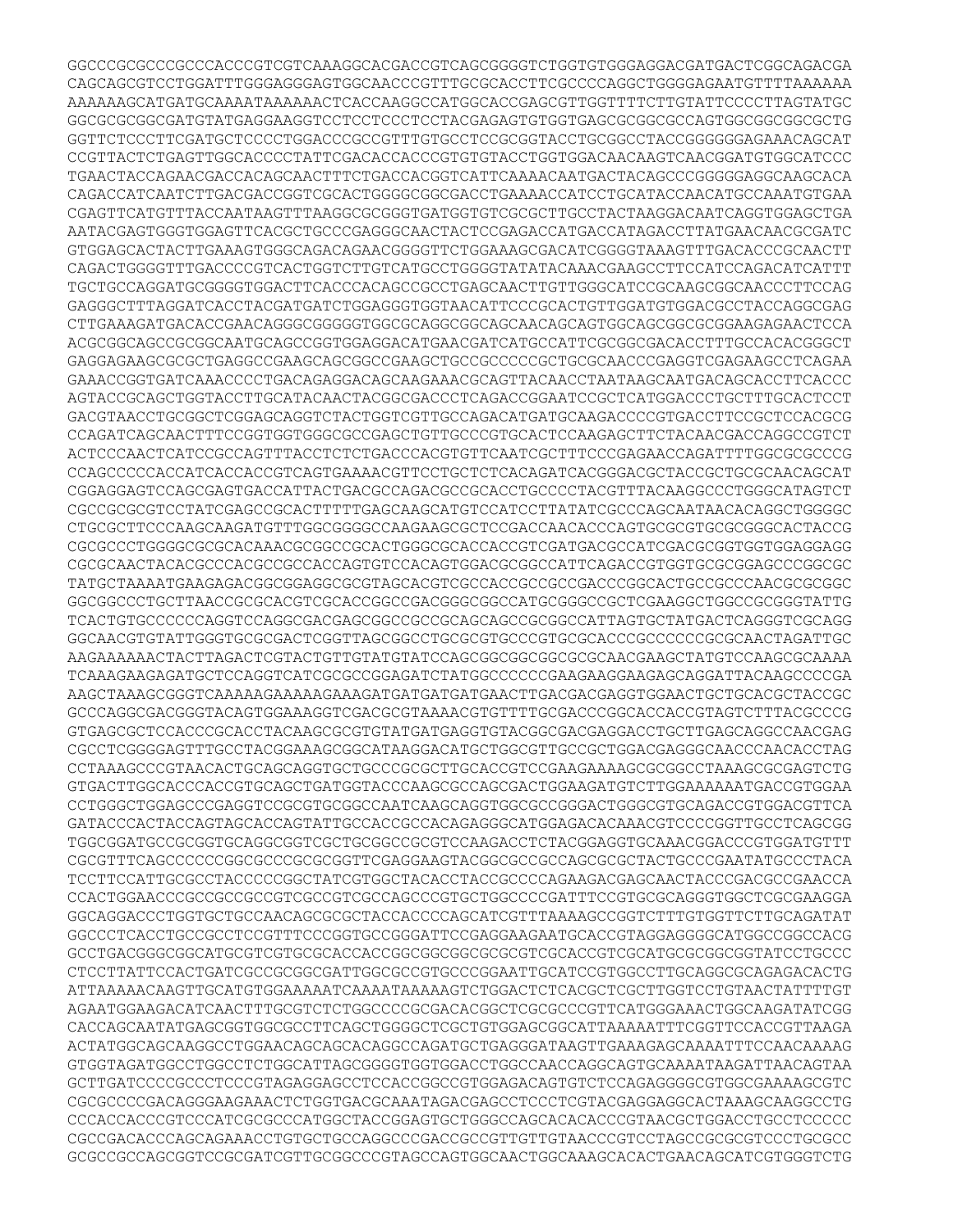GGGGTGCAATCCCTGAAGCGCCGACGATGCTTCTGAATAGCTAACGTGTCGTATGTGTGTCATGTATGCGTCCATGTCGC CGCCAGAGGAGCTGCTGAGCCGCCGCGCGCCCGCTTTCCAAGATGGCTACCCCTTCGATGATGCCGCAGTGGTCTTACAT GCACATCTCGGGCCAGGACGCCTCGGAGTACCTGAGCCCCGGGCTGGTGCAGTTTGCCCGCGCCACCGAGACGTACTTCA GCCTGAATAACAAGTTTAGAAACCCCACGGTGGCGCCTACGCACGACGTGACCACAGACCGGTCCCAGCGTTTGACGCTG CGGTTCATCCCTGTGGACCGTGAGGATACTGCGTACTCGTACAAGGCGCGGTTCACCCTAGCTGTGGGTGATAACCGTGT GCTGGACATGGCTTCCACGTACTTTGACATCCGCGGCGTGCTGGACAGGGGCCCTACTTTTAAGCCCTACTCTGGCACTG CCTACAACGCCCTGGCTCCCAAGGGTGCCCCAAATCCTTGCGAATGGGATGAAGCTGCTACTGCTCTTGAAATAAACCTA GAAGAAGAGGACGATGACAACGAAGACGAAGTAGACGAGCAAGCTGAGCAGCAAAAAACTCACGTATTTGGGCAGGCGCC TTATTCTGGTATAAATATTACAAAGGAGGGTATTCAAATAGGTGTCGAAGGTCAAACACCTAAATATGCCGATAAAACAT TTCAACCTGAACCTCAAATAGGAGAATCTCAGTGGTACGAAACTGAAATTAATCATGCAGCTGGGAGAGTCCTTAAAAAG ACTACCCCAATGAAACCATGTTACGGTTCATATGCAAAACCCACAAATGAAAATGGAGGGCAAGGCATTCTTGTAAAGCA ACAAAATGGAAAGCTAGAAAGTCAAGTGGAAATGCAATTTTTCTCAACTACTGAGGCGACCGCAGGCAATGGTGATAACT TGACTCCTAAAGTGGTATTGTACAGTGAAGATGTAGATATAGAAACCCCAGACACTCATATTTCTTACATGCCCACTATT AAGGAAGGTAACTCACGAGAACTAATGGGCCAACAATCTATGCCCAACAGGCCTAATTACATTGCTTTTAGGGACAATTT TATTGGTCTAATGTATTACAACAGCACGGGTAATATGGGTGTTCTGGCGGGCCAAGCATCGCAGTTGAATGCTGTTGTAG ATTTGCAAGACAGAAACACAGAGCTTTCATACCAGCTTTTGCTTGATTCCATTGGTGATAGAACCAGGTACTTTTCTATG TGGAATCAGGCTGTTGACAGCTATGATCCAGATGTTAGAATTATTGAAAATCATGGAACTGAAGATGAACTTCCAAATTA CTGCTTTCCACTGGGAGGTGTGATTAATACAGAGACTCTTACCAAGGTAAAACCTAAAACAGGTCAGGAAAATGGATGGG AAAAAGATGCTACAGAATTTTCAGATAAAAATGAAATAAGAGTTGGAAATAATTTTGCCATGGAAATCAATCTAAATGCC AACCTGTGGAGAAATTTCCTGTACTCCAACATAGCGCTGTATTTGCCCGACAAGCTAAAGTACAGTCCTTCCAACGTAAA AATTTCTGATAACCCAAACACCTACGACTACATGAACAAGCGAGTGGTGGCTCCCGGGTTAGTGGACTGCTACATTAACC TTGGAGCACGCTGGTCCCTTGACTATATGGACAACGTCAACCCATTTAACCACCACCGCAATGCTGGCCTGCGCTACCGC TCAATGTTGCTGGGCAATGGTCGCTATGTGCCCTTCCACATCCAGGTGCCTCAGAAGTTCTTTGCCATTAAAAACCTCCT TCTCCTGCCGGGCTCATACACCTACGAGTGGAACTTCAGGAAGGATGTTAACATGGTTCTGCAGAGCTCCCTAGGAAATG ACCTAAGGGTTGACGGAGCCAGCATTAAGTTTGATAGCATTTGCCTTTACGCCACCTTCTTCCCCATGGCCCACAACACC GCCTCCACGCTTGAGGCCATGCTTAGAAACGACACCAACGACCAGTCCTTTAACGACTATCTCTCCGCCGCCAACATGCT CTACCCTATACCCGCCAACGCTACCAACGTGCCCATATCCATCCCCTCCCGCAACTGGGCGGCTTTCCGCGGCTGGGCCT TCACGCGCCTTAAGACTAAGGAAACCCCATCACTGGGCTCGGGCTACGACCCTTATTACACCTACTCTGGCTCTATACCC TACCTAGATGGAACCTTTTACCTCAACCACACCTTTAAGAAGGTGGCCATTACCTTTGACTCTTCTGTCAGCTGGCCTGG CAATGACCGCCTGCTTACCCCCAACGAGTTTGAAATTAAGCGCTCAGTTGACGGGGAGGGTTACAACGTTGCCCAGTGTA ACATGACCAAAGACTGGTTCCTGGTACAAATGCTAGCTAACTACAACATTGGCTACCAGGGCTTCTATATCCCAGAGAGC TACAAGGACCGCATGTACTCCTTCTTTAGAAACTTCCAGCCCATGAGCCGTCAGGTGGTGGATGATACTAAATACAAGGA CTACCAACAGGTGGGCATCCTACACCAACACAACAACTCTGGATTTGTTGGCTACCTTGCCCCCACCATGCGCGAAGGAC AGGCCTACCCTGCTAACTTCCCCTATCCGCTTATAGGCAAGACCGCAGTTGACAGCATTACCCAGAAAAAGTTTCTTTGC GATCGCACCCTTTGGCGCATCCCATTCTCCAGTAACTTTATGTCCATGGGCGCACTCACAGACCTGGGCCAAAACCTTCT CTACGCCAACTCCGCCCACGCGCTAGACATGACTTTTGAGGTGGATCCCATGGACGAGCCCACCCTTCTTTATGTTTTGT TTGAAGTCTTTGACGTGGTCCGTGTGCACCGGCCGCACCGCGGCGTCATCGAAACCGTGTACCTGCGCACGCCCTTCTCG GCCGGCAACGCCACAACATAAAGAAGCAAGCAACATCAACAACAGCTGCCGCCATGGGCTCCAGTGAGCAGGAACTGAAA GCCATTGTCAAAGATCTTGGTTGTGGGCCATATTTTTTGGGCACCTATGACAAGCGCTTTCCAGGCTTTGTTTCTCCACA CAAGCTCGCCTGCGCCATAGTCAATACGGCCGGTCGCGAGACTGGGGGCGTACACTGGATGGCCTTTGCCTGGAACCCGC ACTCAAAAACATGCTACCTCTTTGAGCCCTTTGGCTTTTCTGACCAGCGACTCAAGCAGGTTTACCAGTTTGAGTACGAG TCACTCCTGCGCCGTAGCGCCATTGCTTCTTCCCCCGACCGCTGTATAACGCTGGAAAAGTCCACCCAAAGCGTACAGGG GCCCAACTCGGCCGCCTGTGGACTATTCTGCTGCATGTTTCTCCACGCCTTTGCCAACTGGCCCCAAACTCCCATGGATC ACAACCCCACCATGAACCTTATTACCGGGGTACCCAACTCCATGCTCAACAGTCCCCAGGTACAGCCCACCCTGCGTCGC AACCAGGAACAGCTCTACAGCTTCCTGGAGCGCCACTCGCCCTACTTCCGCAGCCACAGTGCGCAGATTAGGAGCGCCAC TTCTTTTTGTCACTTGAAAAACATGTAAAAATAATGTACTAGAGACACTTTCAATAAAGGCAAATGCTTTTATTTGTACA CTCTCGGGTGATTATTTACCCCCACCCTTGCCGTCTGCGCCGTTTAAAAATCAAAGGGGTTCTGCCGCGCATCGCTATGC GCCACTGGCAGGGACACGTTGCGATACTGGTGTTTAGTGCTCCACTTAAACTCAGGCACAACCATCCGCGGCAGCTCGGT GAAGTTTTCACTCCACAGGCTGCGCACCATCACCAACGCGTTTAGCAGGTCGGGCGCCGATATCTTGAAGTCGCAGTTGG GGCCTCCGCCCTGCGCGCGCGAGTTGCGATACACAGGGTTGCAGCACTGGAACACTATCAGCGCCGGGTGGTGCACGCTG GCCAGCACGCTCTTGTCGGAGATCAGATCCGCGTCCAGGTCCTCCGCGTTGCTCAGGGCGAACGGAGTCAACTTTGGTAG CTGCCTTCCCAAAAAGGGCGCGTGCCCAGGCTTTGAGTTGCACTCGCACCGTAGTGGCATCAAAAGGTGACCGTGCCCGG TCTGGGCGTTAGGATACAGCGCCTGCATAAAAGCCTTGATCTGCTTAAAAGCCACCTGAGCCTTTGCGCCTTCAGAGAAG AACATGCCGCAAGACTTGCCGGAAAACTGATTGGCCGGACAGGCCGCGTCGTGCACGCAGCACCTTGCGTCGGTGTTGGA GATCTGCACCACATTTCGGCCCCACCGGTTCTTCACGATCTTGGCCTTGCTAGACTGCTCCTTCAGCGCGCGCTGCCCGT TTTCGCTCGTCACATCCATTTCAATCACGTGCTCCTTATTTATCATAATGCTTCCGTGTAGACACTTAAGCTCGCCTTCG ATCTCAGCGCAGCGGTGCAGCCACAACGCGCAGCCCGTGGGCTCGTGATGCTTGTAGGTCACCTCTGCAAACGACTGCAG GTACGCCTGCAGGAATCGCCCCATCATCGTCACAAAGGTCTTGTTGCTGGTGAAGGTCAGCTGCAACCCGCGGTGCTCCT CGTTCAGCCAGGTCTTGCATACGGCCGCCAGAGCTTCCACTTGGTCAGGCAGTAGTTTGAAGTTCGCCTTTAGATCGTTA TCCACGTGGTACTTGTCCATCAGCGCGCGCGCAGCCTCCATGCCCTTCTCCCACGCAGACACGATCGGCACACTCAGCGG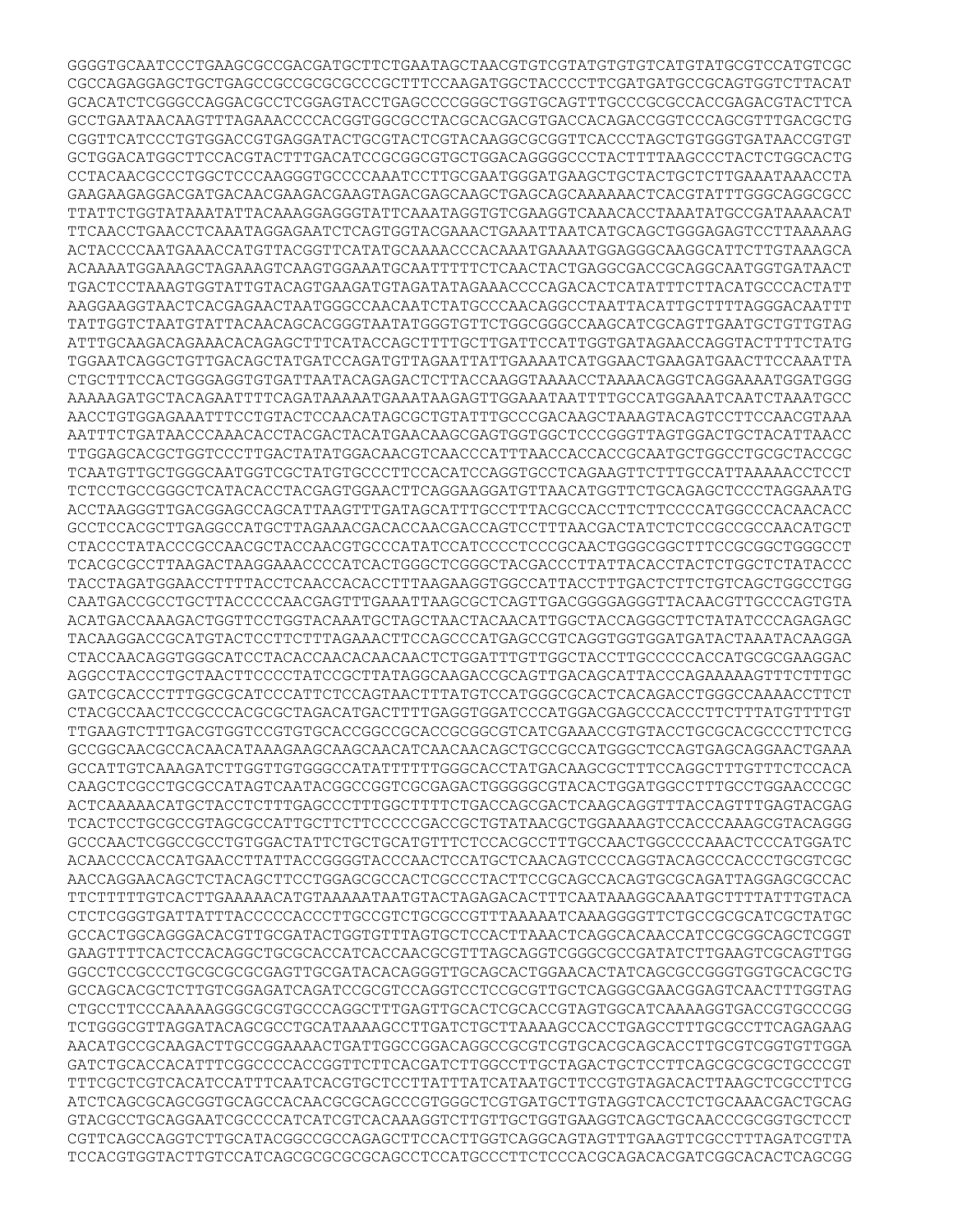GTTCATCACCGTAATTTCACTTTCCGCTTCGCTGGGCTCTTCCTCTTCCTCTTGCGTCCGCATACCACGCGCCACTGGGT CGTCTTCATTCAGCCGCCGCACTGTGCGCTTACCTCCTTTGCCATGCTTGATTAGCACCGGTGGGTTGCTGAAACCCACC ATTTGTAGCGCCACATCTTCTCTTTCTTCCTCGCTGTCCACGATTACCTCTGGTGATGGCGGGCGCTCGGGCTTGGGAGA AGGGCGCTTCTTTTTCTTCTTGGGCGCAATGGCCAAATCCGCCGCCGAGGTCGATGGCCGCGGGCTGGGTGTGCGCGGCA CCAGCGCGTCTTGTGATGAGTCTTCCTCGTCCTCGGACTCGATACGCCGCCTCATCCGCTTTTTTGGGGGCGCCCGGGGA GGCGGCGGCGACGGGGACGGGGACGACACGTCCTCCATGGTTGGGGGACGTCGCGCCGCACCGCGTCCGCGCTCGGGGGT GGTTTCGCGCTGCTCCTCTTCCCGACTGGCCATTTCCTTCTCCTATAGGCAGAAAAAGATCATGGAGTCAGTCGAGAAGA AGGACAGCCTAACCGCCCCCTCTGAGTTCGCCACCACCGCCTCCACCGATGCCGCCAACGCGCCTACCACCTTCCCCGTC GAGGCACCCCCGCTTGAGGAGGAGGAAGTGATTATCGAGCAGGACCCAGGTTTTGTAAGCGAAGACGACGAGGACCGCTC AGTACCAACAGAGGATAAAAAGCAAGACCAGGACAACGCAGAGGCAAACGAGGAACAAGTCGGGCGGGGGGACGAAAGGC ATGGCGACTACCTAGATGTGGGAGACGACGTGCTGTTGAAGCATCTGCAGCGCCAGTGCGCCATTATCTGCGACGCGTTG CAAGAGCGCAGCGATGTGCCCCTCGCCATAGCGGATGTCAGCCTTGCCTACGAACGCCACCTATTCTCACCGCGCGTACC CCCCAAACGCCAAGAAAACGGCACATGCGAGCCCAACCCGCGCCTCAACTTCTACCCCGTATTTGCCGTGCCAGAGGTGC TTGCCACCTATCACATCTTTTTCCAAAACTGCAAGATACCCCTATCCTGCCGTGCCAACCGCAGCCGAGCGGACAAGCAG CTGGCCTTGCGGCAGGGCGCTGTCATACCTGATATCGCCTCGCTCAACGAAGTGCCAAAAATCTTTGAGGGTCTTGGACG CGACGAGAAGCGCGCGGCAAACGCTCTGCAACAGGAAAACAGCGAAAATGAAAGTCACTCTGGAGTGTTGGTGGAACTCG AGGGTGACAACGCGCGCCTAGCCGTACTAAAACGCAGCATCGAGGTCACCCACTTTGCCTACCCGGCACTTAACCTACCC CCCAAGGTCATGAGCACAGTCATGAGTGAGCTGATCGTGCGCCGTGCGCAGCCCCTGGAGAGGGATGCAAATTTGCAAGA ACAAACAGAGGAGGGCCTACCCGCAGTTGGCGACGAGCAGCTAGCGCGCTGGCTTCAAACGCGCGAGCCTGCCGACTTGG AGGAGCGACGCAAACTAATGATGGCCGCAGTGCTCGTTACCGTGGAGCTTGAGTGCATGCAGCGGTTCTTTGCTGACCCG GAGATGCAGCGCAAGCTAGAGGAAACATTGCACTACACCTTTCGACAGGGCTACGTACGCCAGGCCTGCAAGATCTCCAA CGTGGAGCTCTGCAACCTGGTCTCCTACCTTGGAATTTTGCACGAAAACCGCCTTGGGCAAAACGTGCTTCATTCCACGC TCAAGGGCGAGGCGCGCCGCGACTACGTCCGCGACTGCGTTTACTTATTTCTATGCTACACCTGGCAGACGGCCATGGGC GTTTGGCAGCAGTGCTTGGAGGAGTGCAACCTCAAGGAGCTGCAGAAACTGCTAAAGCAAAACTTGAAGGACCTATGGAC GGCCTTCAACGAGCGCTCCGTGGCCGCGCACCTGGCGGACATCATTTTCCCCGAACGCCTGCTTAAAACCCTGCAACAGG GTCTGCCAGACTTCACCAGTCAAAGCATGTTGCAGAACTTTAGGAACTTTATCCTAGAGCGCTCAGGAATCTTGCCCGCC ACCTGCTGTGCACTTCCTAGCGACTTTGTGCCCATTAAGTACCGCGAATGCCCTCCGCCGCTTTGGGGCCACTGCTACCT TCTGCAGCTAGCCAACTACCTTGCCTACCACTCTGACATAATGGAAGACGTGAGCGGTGACGGTCTACTGGAGTGTCACT GTCGCTGCAACCTATGCACCCCGCACCGCTCCCTGGTTTGCAATTCGCAGCTGCTTAACGAAAGTCAAATTATCGGTACC TTTGAGCTGCAGGGTCCCTCGCCTGACGAAAAGTCCGCGGCTCCGGGGTTGAAACTCACTCCGGGGCTGTGGACGTCGGC TTACCTTCGCAAATTTGTACCTGAGGACTACCACGCCCACGAGATTAGGTTCTACGAAGACCAATCCCGCCCGCCAAATG CGGAGCTTACCGCCTGCGTCATTACCCAGGGCCACATTCTTGGCCAATTGCAAGCCATCAACAAAGCCCGCCAAGAGTTT CTGCTACGAAAGGGACGGGGGGTTTACTTGGACCCCCAGTCCGGCGAGGAGCTCAACCCAATCCCCCCGCCGCCGCAGCC CTATCAGCAGCAGCCGCGGGCCCTTGCTTCCCAGGATGGCACCCAAAAAGAAGCTGCAGCTGCCGCCGCCACCCACGGAC GAGGAGGAATACTGGGACAGTCAGGCAGAGGAGGTTTTGGACGAGGAGGAGGAGGACATGATGGAAGACTGGGAGAGCCT AGACGAGGAAGCTTCCGAGGTCGAAGAGGTGTCAGACGAAACACCGTCACCCTCGGTCGCATTCCCCTCGCCGGCGCCCC AGAAATCGGCAACCGGTTCCAGCATGGCTACAACCTCCGCTCCTCAGGCGCCGCCGGCACTGCCCGTTCGCCGACCCAAC CGTAGATGGGACACCACTGGAACCAGGGCCGGTAAGTCCAAGCAGCCGCCGCCGTTAGCCCAAGAGCAACAACAGCGCCA AGGCTACCGCTCATGGCGCGGGCACAAGAACGCCATAGTTGCTTGCTTGCAAGACTGTGGGGGCAACATCTCCTTCGCCC GCCGCTTTCTTCTCTACCATCACGGCGTGGCCTTCCCCCGTAACATCCTGCATTACTACCGTCATCTCTACAGCCCATAC TGCACCGGCGGCAGCGGCAGCGGCAGCAACAGCAGCGGCCACACAGAAGCAAAGGCGACCGGATAGCAAGACTCTGACAA AGCCCAAGAAATCCACAGCGGCGGCAGCAGCAGGAGGAGGAGCGCTGCGTCTGGCGCCCAACGAACCCGTATCGACCCGC GAGCTTAGAAACAGGATTTTTCCCACTCTGTATGCTATATTTCAACAGAGCAGGGGCCAAGAACAAGAGCTGAAAATAAA AAACAGGTCTCTGCGATCCCTCACCCGCAGCTGCCTGTATCACAAAAGCGAAGATCAGCTTCGGCGCACGCTGGAAGACG CGGAGGCTCTCTTCAGTAAATACTGCGCGCTGACTCTTAAGGACTAGTTTCGCGCCCTTTCTCAAATTTAAGCGCGAAAA CTACGTCATCTCCAGCGGCCACACCCGGCGCCAGCACCTGTCGTCAGCGCCATTATGAGCAAGGAAATTCCCACGCCCTA CATGTGGAGTTACCAGCCACAAATGGGACTTGCGGCTGGAGCTGCCCAAGACTACTCAACCCGAATAAACTACATGAGCG CGGGACCCCACATGATATCCCGGGTCAACGGAATCCGCGCCCACCGAAACCGAATTCTCTTGGAACAGGCGGCTATTACC ACCACACCTCGTAATAACCTTAATCCCCGTAGTTGGCCCGCTGCCCTGGTGTACCAGGAAAGTCCCGCTCCCACCACTGT GGTACTTCCCAGAGACGCCCAGGCCGAAGTTCAGATGACTAACTCAGGGGCGCAGCTTGCGGGCGGCTTTCGTCACAGGG TGCGGTCGCCCGGGCAGGGTATAACTCACCTGACAATCAGAGGGCGAGGTATTCAGCTCAACGACGAGTCGGTGAGCTCC TCGCTTGGTCTCCGTCCGGACGGGACATTTCAGATCGGCGGCGCCGGCCGTCCTTCATTCACGCCTCGTCAGGCAATCCT AACTCTGCAGACCTCGTCCTCTGAGCCGCGCTCTGGAGGCATTGGAACTCTGCAATTTATTGAGGAGTTTGTGCCATCGG TCTACTTTAACCCCTTCTCGGGACCTCCCGGCCACTATCCGGATCAATTTATTCCTAACTTTGACGCGGTAAAGGACTCG GCGGACGGCTACGACTGAATGTTAAGTGGAGAGGCAGAGCAACTGCGCCTGAAACACCTGGTCCACTGTCGCCGCCACAA GTGCTTTGCCCGCGACTCCGGTGAGTTTTGCTACTTTGAATTGCCCGAGGATCATATCGAGGGCCCGGCGCACGGCGTCC GGCTTACCGCCCAGGGAGAGCTTGCCCGTAGCCTGATTCGGGAGTTTACCCAGCGCCCCCTGCTAGTTGAGCGGGACAGG GGACCCTGTGTTCTCACTGTGATTTGCAACTGTCCTAACCTTGGATTACATCAAGATCCTCTAGTTATAACTAGAGTACC CGGGGATCTTATTCCCTTTAACTAATAAAAAAAAATAATAAAGCATCACTTACTTAAAATCAGTTAGCAAATTTCTGTCC AGTTTATTCAGCAGCACCTCCTTGCCCTCCTCCCAGCTCTGGTATTGCAGCTTCCTCCTGGCTGCAAACTTTCTCCACAA